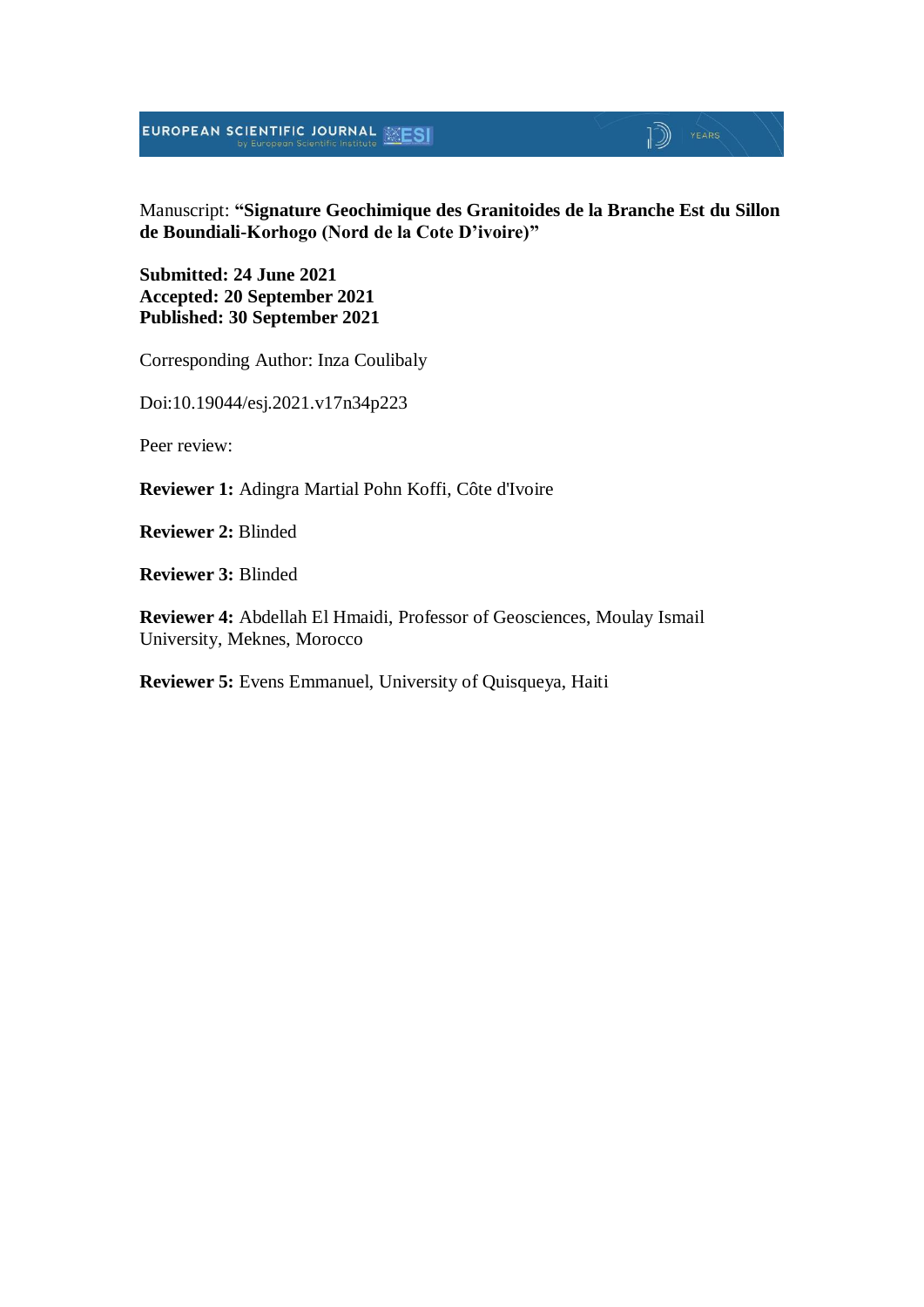You agree your name is revealed to the author of the paper:

**\*** As part of the Open Review, you can choose to reveal your name to the author of the paper as well as to authorize ESJ to post your name in the review history of the paper. You can also choose to make the review report available on the ESJ`s website. However, ESJ encourages its reviewers to support the Open Review concept.

- Yes
- $O_{NO}$

You approve, your name as a reviewer of this paper, is available in the "review history" of the paper:

- **\***
- $\bullet$  Yes
- $\overline{C}$  No.

**\***

You approve, this review report is available in the "review history" of the paper:

- Yes
- $\circ$  No

**The TITLE is clear and it is adequate to the content of the article. \***

*(Please insert your comments)*

The title is adequate and clear.

#### **The ABSTRACT clearly presents objects, methods, and results.**

**\***

(Please insert your comments)

The abstract presents clearly objects, methods and results

**There are a few grammatical errors and spelling mistakes in this article.**

(Please insert your comments)

There are very few grammatical errors in this article.

#### **The study METHODS are explained clearly.**

**\*** (Please insert your comments)

The study methods are well explained.

#### **The body of the paper is clear and does not contain errors.**

**\*** (Please insert your comments)

The body of paper is clear and contain few errors.

**The CONCLUSION or summary is accurate and supported by the content.**

**\*** (Please insert your comments)

The conclusion is accurate and show the principal results of the study.

**The list of REFERENCES is comprehensive and appropriate.**

**\***

Each in-text citation has to be included in the list of references and vice versa. (Please insert your comments)

The list of references is comprehensive and update.

### *Please rate the TITLE of this paper.*

[Poor] **1-5** [Excellent]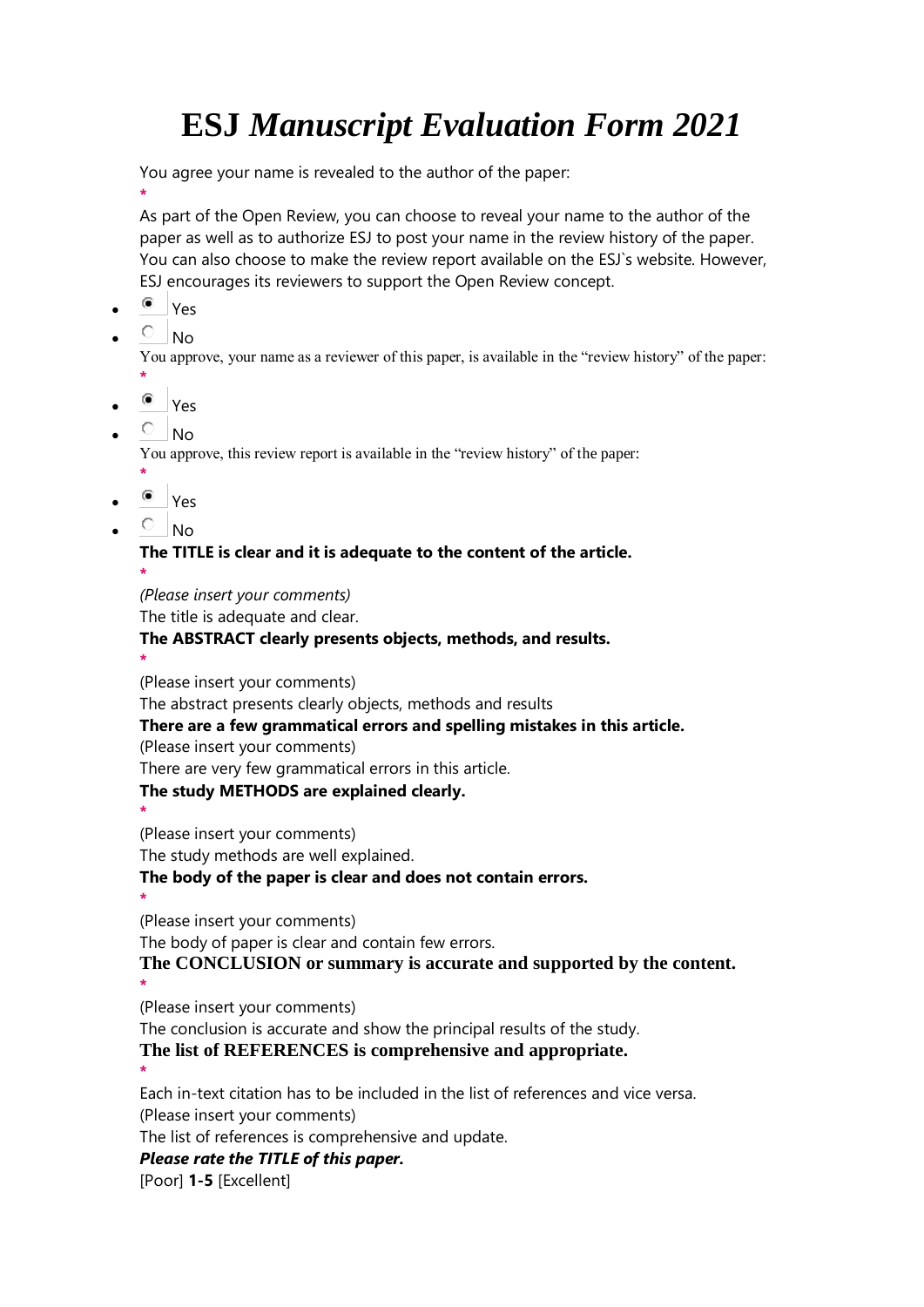```
*
\circ _1
```
- $\overline{O}$  2
- $^{\circ}$  3
- $\circ$  4
- $\circ$  5

*Please rate the ABSTRACT of this paper.* [Poor] **1-5** [Excellent]

- **\***
- $\circ$  1
- $\overline{O}$  2
- $^{\circ}$  3
- $\circ$  4
- $\circ$ <sub>5</sub>

*Please rate the LANGUAGE of this paper.* [Poor] **1-5** [Excellent]

- **\***  $\circ$ <sub>1</sub>
- 
- $\circ$  2
- $^{\circ}$  3
- $\circ$  4
- $\circ$ <sub>5</sub>

*Please rate the METHODS of this paper.* [Poor] **1-5** [Excellent]

- **\***
- $^{\circ}$  1
- $\circ$  2
- $\bullet$  3
- $\circ$  4
- $\circ$ <sub>5</sub>

*Please rate the BODY of this paper.* [Poor] **1-5** [Excellent]

- **\***  $\circ$  1
- $\overline{O}$  2
- 
- $\circ$  3
- $^{\circ}$  4
- $\cdot$   $\circ$  5

*Please rate the CONCLUSION of this paper.* [Poor] **1-5** [Excellent]

- **\***
- $\cdot$   $\circ$  1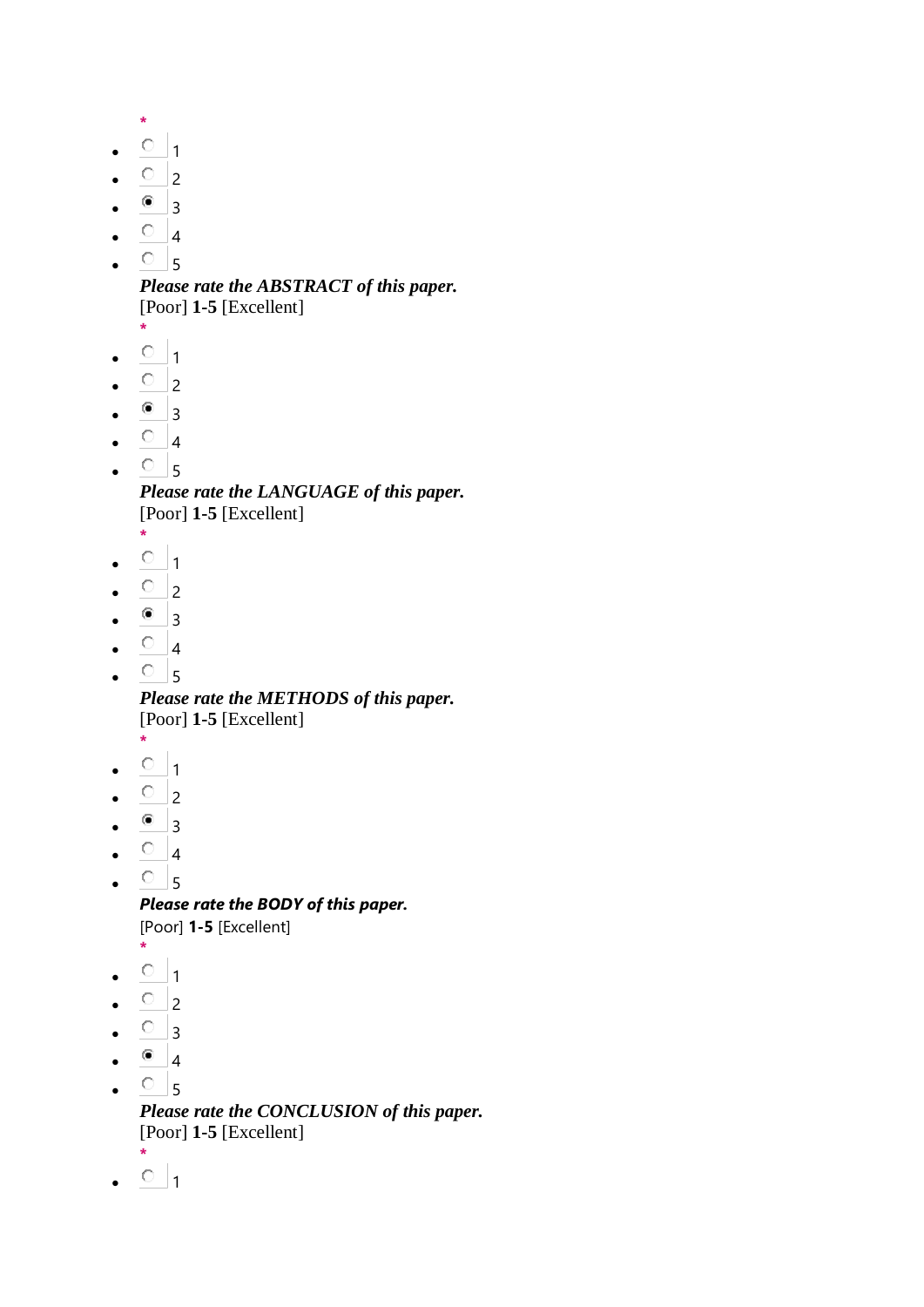- $\overline{O}$  2
- $^{\circ}$  3
- $\circ$  4
- $\circ$ <sub>5</sub>

*Please rate the REFERENCES of this paper.*

[Poor] **1-5** [Excellent]

- **\***
- $\circ$   $_1$
- $\overline{O}$  2
- $\circ$  3
- $^{\circ}$  4
- $\circ$  5

#### **Overall Recommendation!!!**

- **\***
- Accepted, no revision needed
- Accepted, minor revision needed
- $\overline{C}$  Return for major revision and resubmission
- $\circ$  Reject

### **Comments and Suggestions to the Author(s):**

The author must take the suggestions to improve the quality of paper.

 $\mathbb{D}$  YEARS

EUROPEAN SCIENTIFIC JOURNAL **ENES**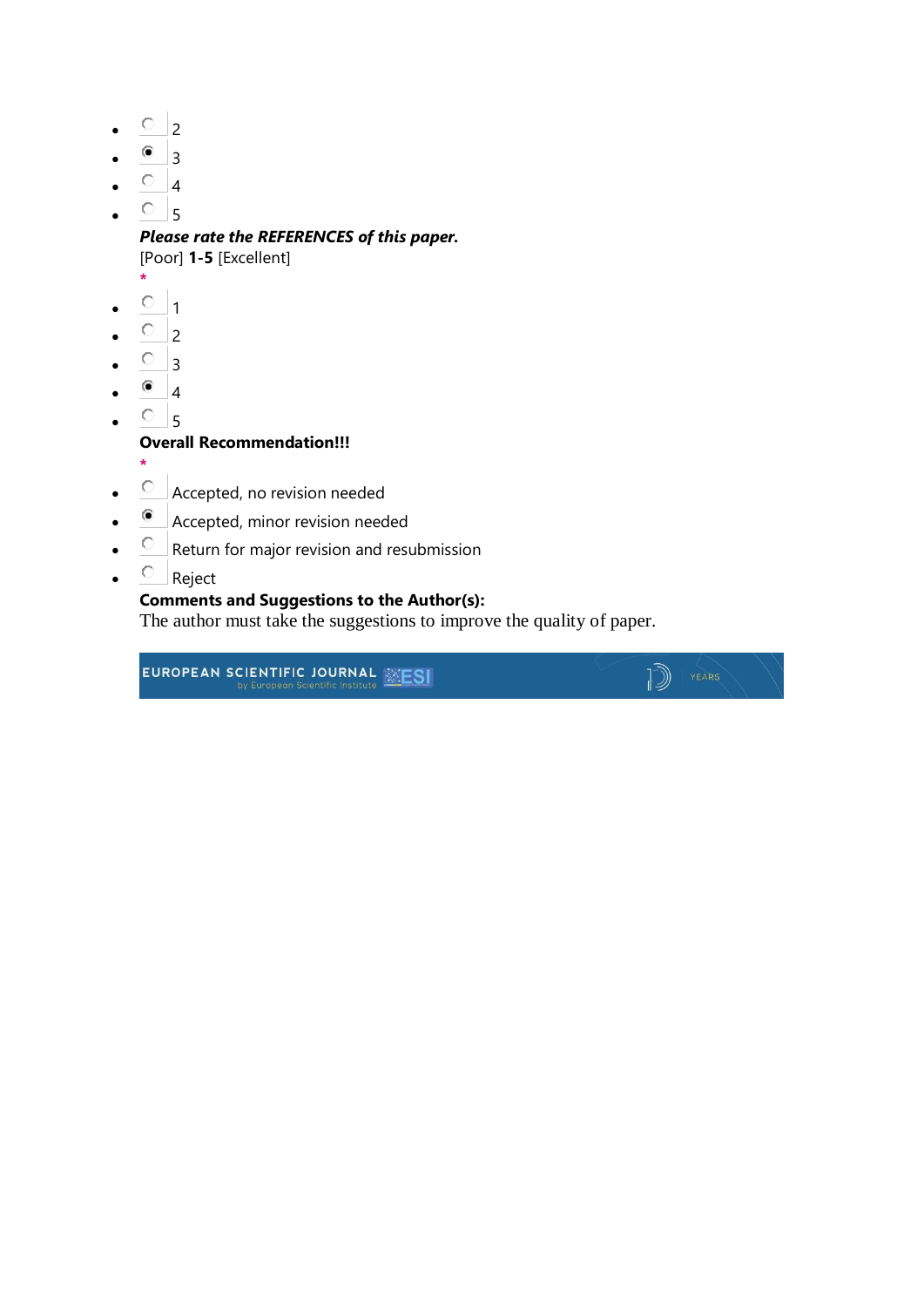You agree your name is revealed to the author of the paper:

**\*** As part of the Open Review, you can choose to reveal your name to the author of the paper as well as to authorize ESJ to post your name in the review history of the paper. You can also choose to make the review report available on the ESJ`s website. However, ESJ encourages its reviewers to support the Open Review concept.

- Yes
- $O$  No

You approve, your name as a reviewer of this paper, is available in the "review history" of the paper:

- **\***
- $\overline{C}$  Yes
- $^{\circ}$  No.

You approve, this review report is available in the "review history" of the paper:

- **\*** Yes
- $\circ$  No

**The TITLE is clear and it is adequate to the content of the article. \***

*(Please insert your comments)*

The title needs more clarifification.

#### **The ABSTRACT clearly presents objects, methods, and results.**

**\***

**\***

(Please insert your comments)

The methodology needs to be more explained with the number of samples effectively used. The mineralogy of the rocks may be added.

#### **There are a few grammatical errors and spelling mistakes in this article.**

(Please insert your comments)

I will attach my comments so that the authors will see the errors.

#### **The study METHODS are explained clearly.**

(Please insert your comments)

Yes but some details are missing; sample collection or field work, number of samples, laboratory of analyses

#### **The body of the paper is clear and does not contain errors.**

**\*** (Please insert your comments)

The petrography of the study must be extended to the other rocks even if they have not been analysed.

#### **The CONCLUSION or summary is accurate and supported by the content. \***

(Please insert your comments)

Yes

**\***

#### **The list of REFERENCES is comprehensive and appropriate.**

Each in-text citation has to be included in the list of references and vice versa. (Please insert your comments)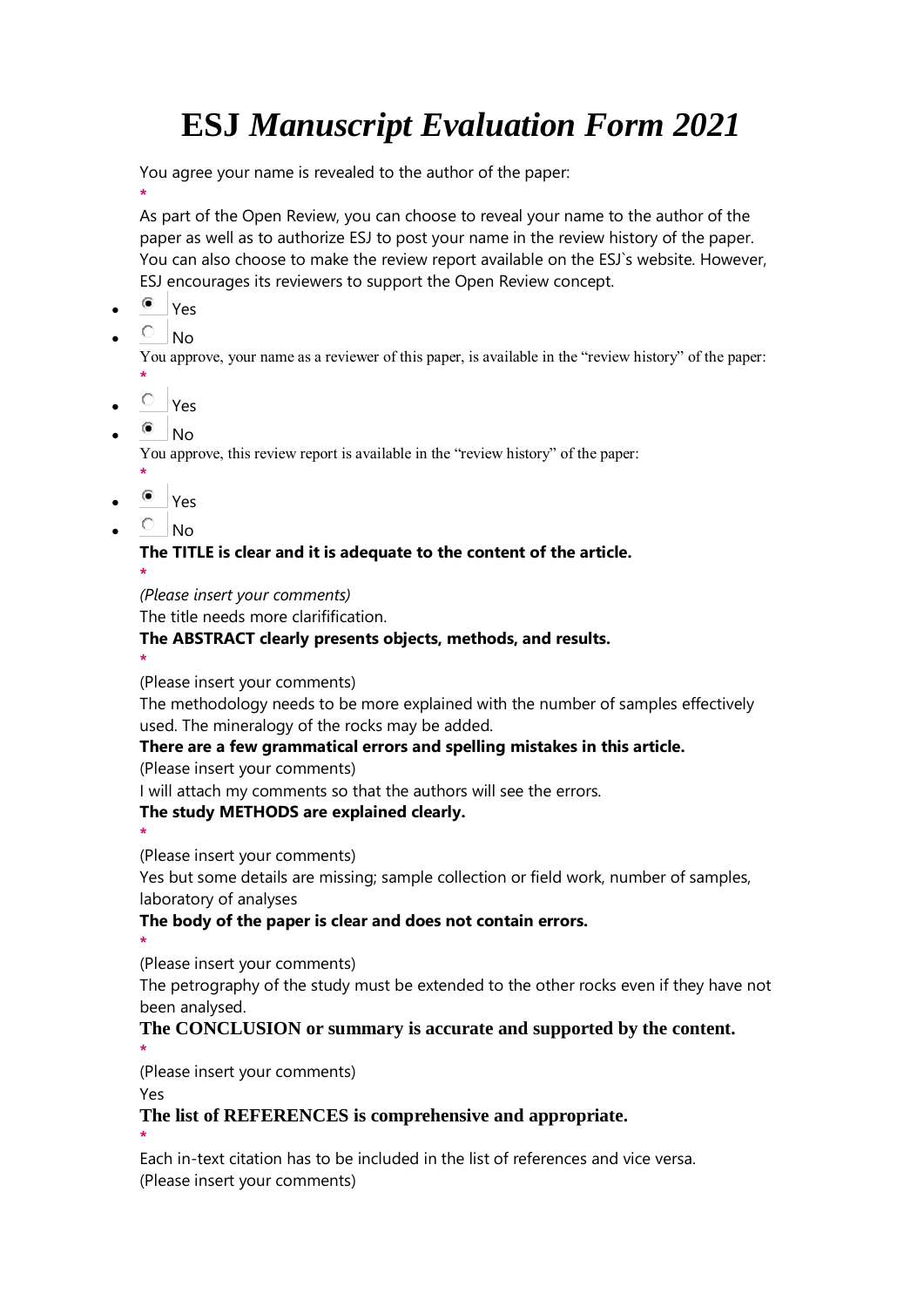Yes *Please rate the TITLE of this paper.* [Poor] **1-5** [Excellent]

- **\***
- $\circ$  1
- $\overline{O}$  2
- $^{\circ}$  3
- $\circ$  4
- $^{\circ}$  5

*Please rate the ABSTRACT of this paper.* [Poor] **1-5** [Excellent]

- **\***  $0<sub>1</sub>$
- 
- $\overline{O}$  2
- $\bullet$  3
- $\circ$  4
- $\circ$ <sub>5</sub>

*Please rate the LANGUAGE of this paper.* [Poor] **1-5** [Excellent]

- **\***
- $\circ$  1
- $\circ$  2
- $\overline{\circ}$  3
- $^{\circ}$  4
- $\bullet$   $\circ$  5

*Please rate the METHODS of this paper.* [Poor] **1-5** [Excellent]

**\***

- $^{\circ}$  1
- $\overline{O}$  2
- $^{\circ}$  3
- $\overline{O}$  4
- $\circ$ <sub>5</sub>

*Please rate the BODY of this paper.* [Poor] **1-5** [Excellent]

- **\***
- $\circ$   $_1$
- $\overline{O}$  2
- $\begin{array}{cc} \circ & 3 \end{array}$
- $\bullet$  4
- $\circ$  5

*Please rate the CONCLUSION of this paper.*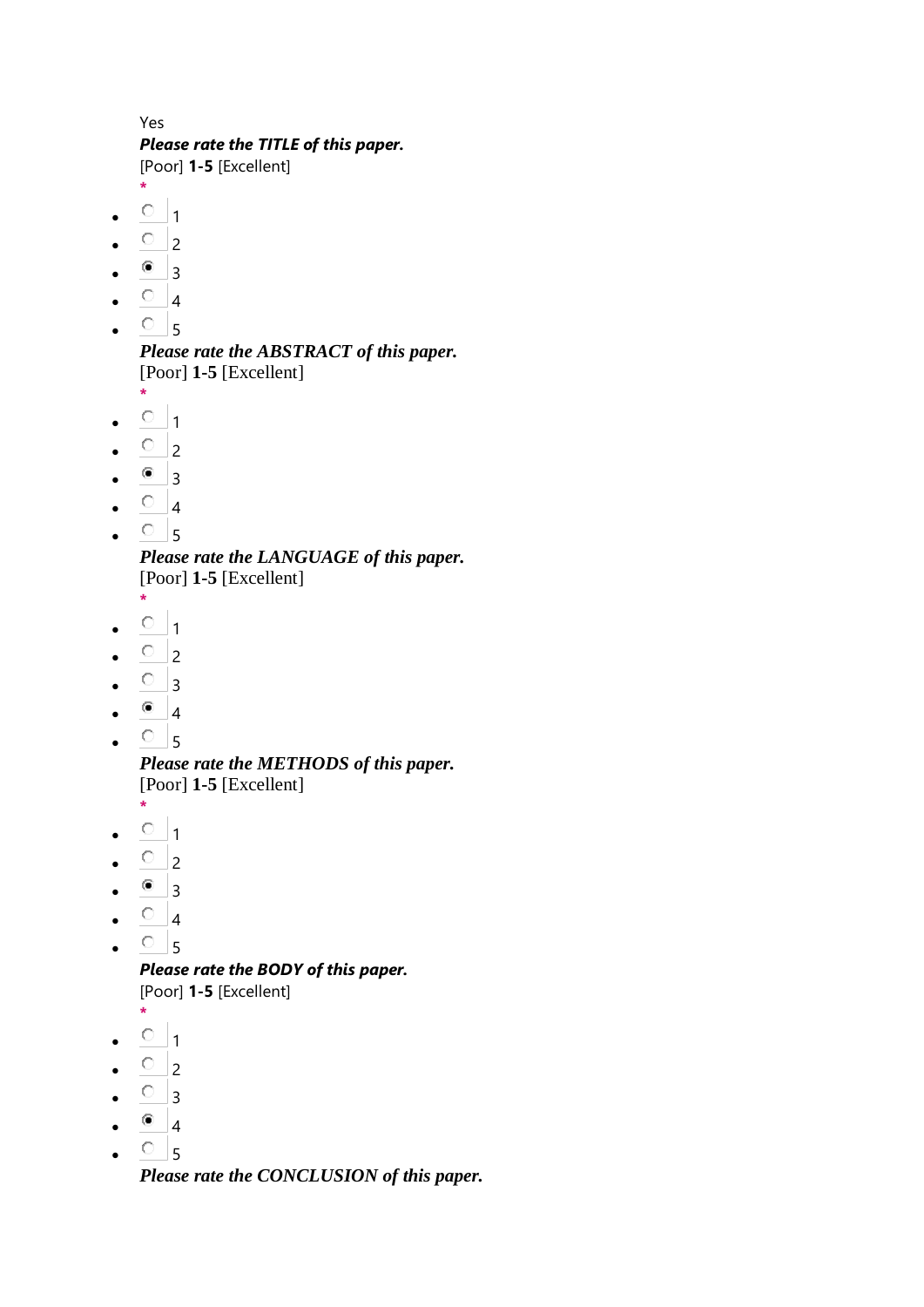[Poor] **1-5** [Excellent]

- **\***  $^{\circ}$  1
- 
- $\overline{O}$  2
- $\circ$  3
- $\bullet$  4
- $\circ$ <sub>5</sub>

*Please rate the REFERENCES of this paper.* [Poor] **1-5** [Excellent]

- **\***
- $\circ$   $_1$
- $\overline{O}$  2
- $\circ$  3
- $^{\circ}$  4
- 
- $O<sub>5</sub>$

**Overall Recommendation!!!**

- **\***
- Accepted, no revision needed
- Accepted, minor revision needed
- $\overline{C}$  Return for major revision and resubmission
- $\circ$  Reject

#### **Comments and Suggestions to the Author(s):**

 $\mathbb{D}$  (YEARS

Thanks for this achievement

EUROPEAN SCIENTIFIC JOURNAL **EXESI**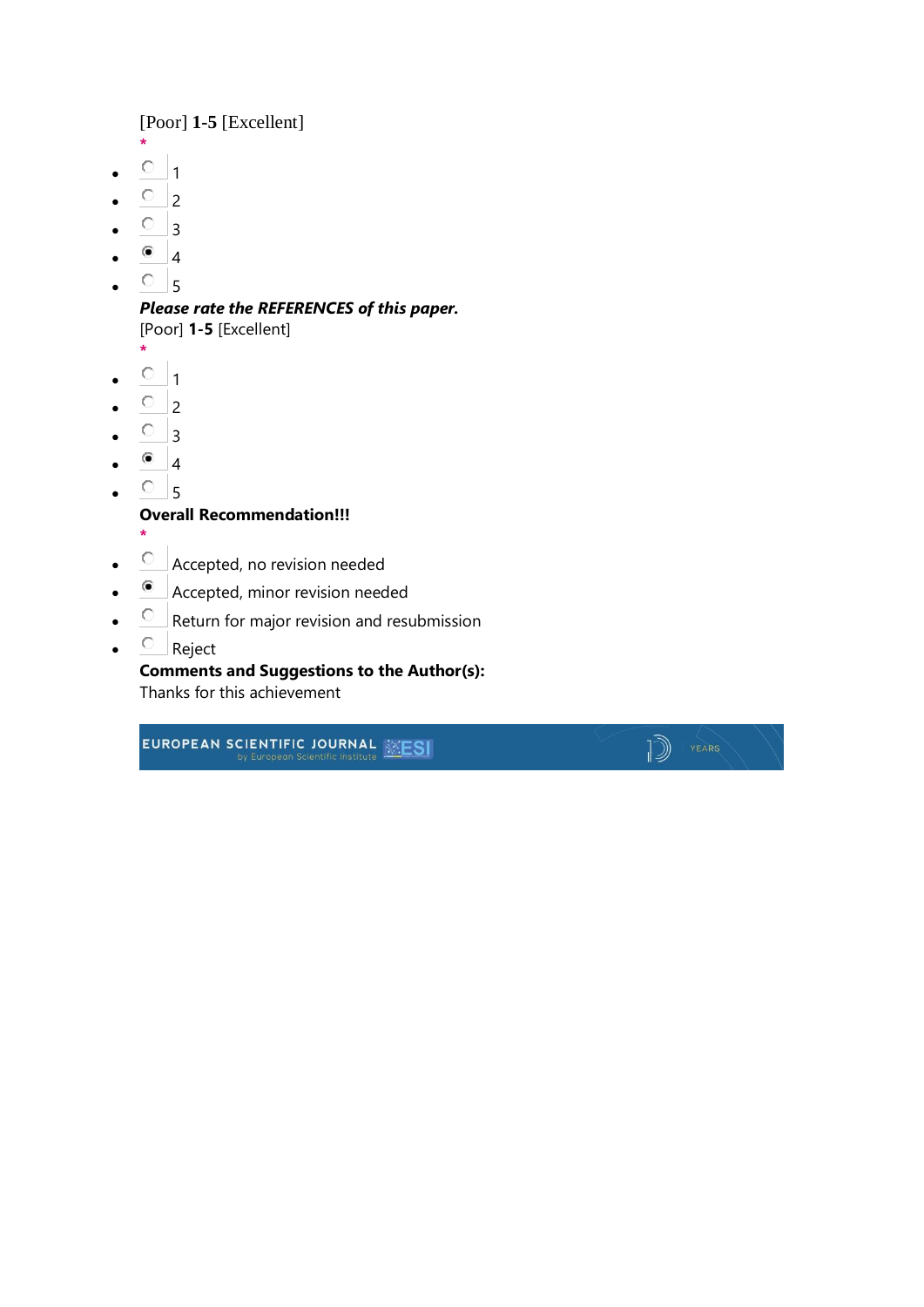You agree your name is revealed to the author of the paper:

**\***

As part of the Open Review, you can choose to reveal your name to the author of the paper as well as to authorize ESJ to post your name in the review history of the paper. You can also choose to make the review report available on the ESJ`s website. However, ESJ encourages its reviewers to support the Open Review concept.

- Yes
- $\overline{\circ}$  No

You approve, your name as a reviewer of this paper, is available in the "review history" of the paper: **\***

- $^{\circ}$  Yes
- $\overline{C}$  No

You approve, this review report is available in the "review history" of the paper:

- **\*** Yes
- $\overline{C}$  No

**\***

**\***

## **The TITLE is clear and it is adequate to the content of the article.**

*(Please insert your comments)*

Yes, The TITLE is clear and it is adequate to the content of the article.

#### **The ABSTRACT clearly presents objects, methods, and results.**

(Please insert your comments)

Yes, The ABSTRACT clearly presents objects, methods, and results.

#### **There are a few grammatical errors and spelling mistakes in this article.**

(Please insert your comments)

Yes but not so much.

#### **The study METHODS are explained clearly.**

**\*** (Please insert your comments)

Yes, the study METHODS are explained clearly.

#### **The body of the paper is clear and does not contain errors.**

(Please insert your comments)

Yes, the body of the paper is clear and does not contain so many errors. **The CONCLUSION or summary is accurate and supported by the content.**

**\*** (Please insert your comments)

Yes, the conclusion is accurate and supported by the content.

**The list of REFERENCES is comprehensive and appropriate.**

**\***

**\***

Each in-text citation has to be included in the list of references and vice versa. (Please insert your comments) Yes.

*Please rate the TITLE of this paper.*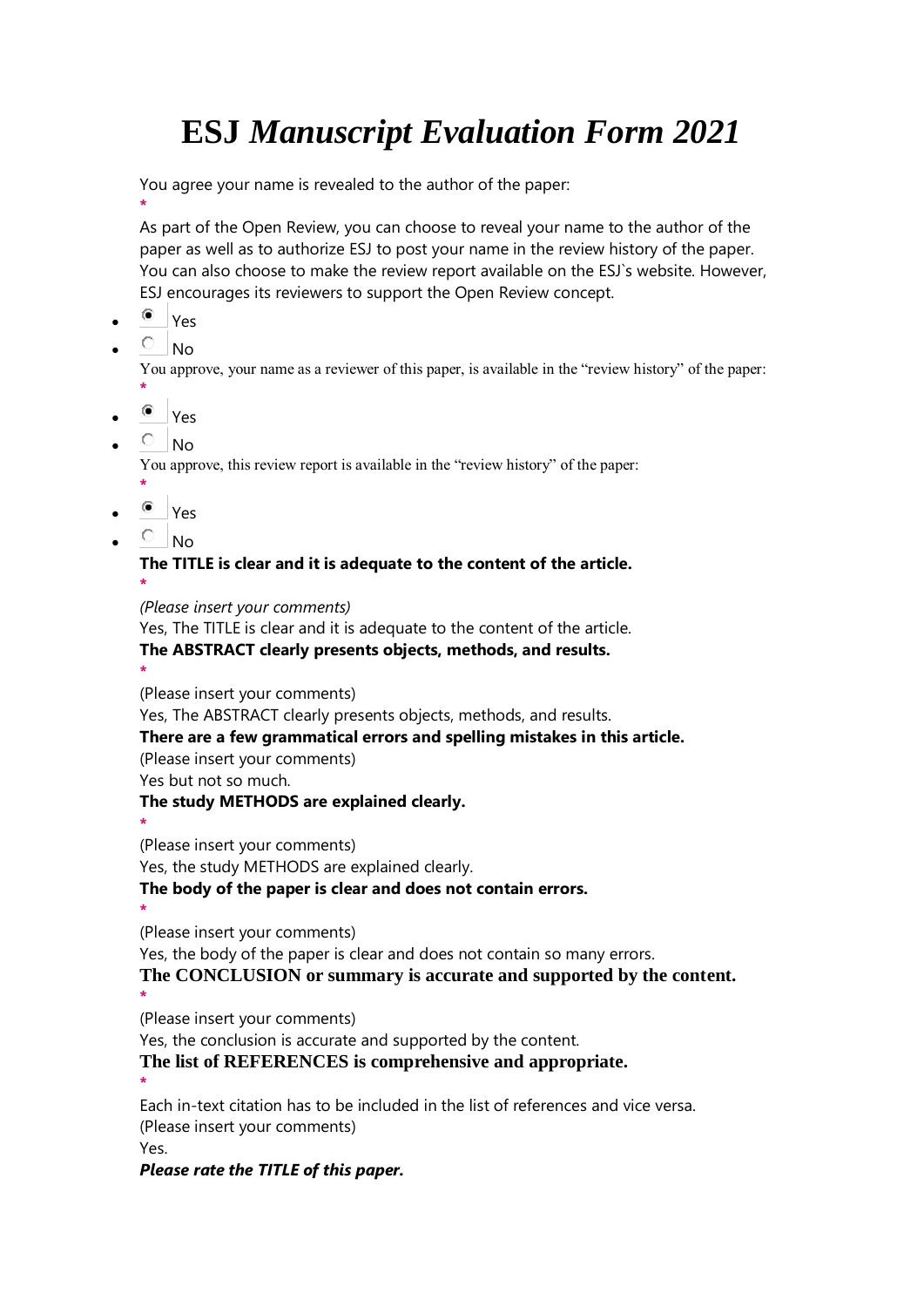[Poor] **1-5** [Excellent]

- **\***  $\bullet$  0 1
- $\overline{O}$  2
- $\circ$  3
- $\circ$  4
- $\bullet$  5

```
Please rate the ABSTRACT of this paper.
[Poor] 1-5 [Excellent]
```
- **\***
- $\bullet$   $\circ$   $\bullet$   $\bullet$
- $\overline{O}$  2
- $\circ$  3
- $^{\circ}$  4
- $\circ$ <sub>5</sub>

*Please rate the LANGUAGE of this paper.* [Poor] **1-5** [Excellent]

- **\***
- $\bullet$  0 1
- $\circ$  2
- $\circ$  3
- $\circ$  4
- $\bullet$  5

*Please rate the METHODS of this paper.* [Poor] **1-5** [Excellent]

- **\***
- $0<sub>1</sub>$
- $\overline{O}$  2
- $\circ$  3
- $\bullet$  4
- $\bullet$   $\circ$  5

*Please rate the BODY of this paper.*

[Poor] **1-5** [Excellent]

- **\***  $\circ$  1
- 
- $\overline{O}$  2
- $\bullet$   $\circ$  3
- $\bullet$  4
- $\cdot$   $\circ$   $\cdot$  5

*Please rate the CONCLUSION of this paper.* [Poor] **1-5** [Excellent] **\***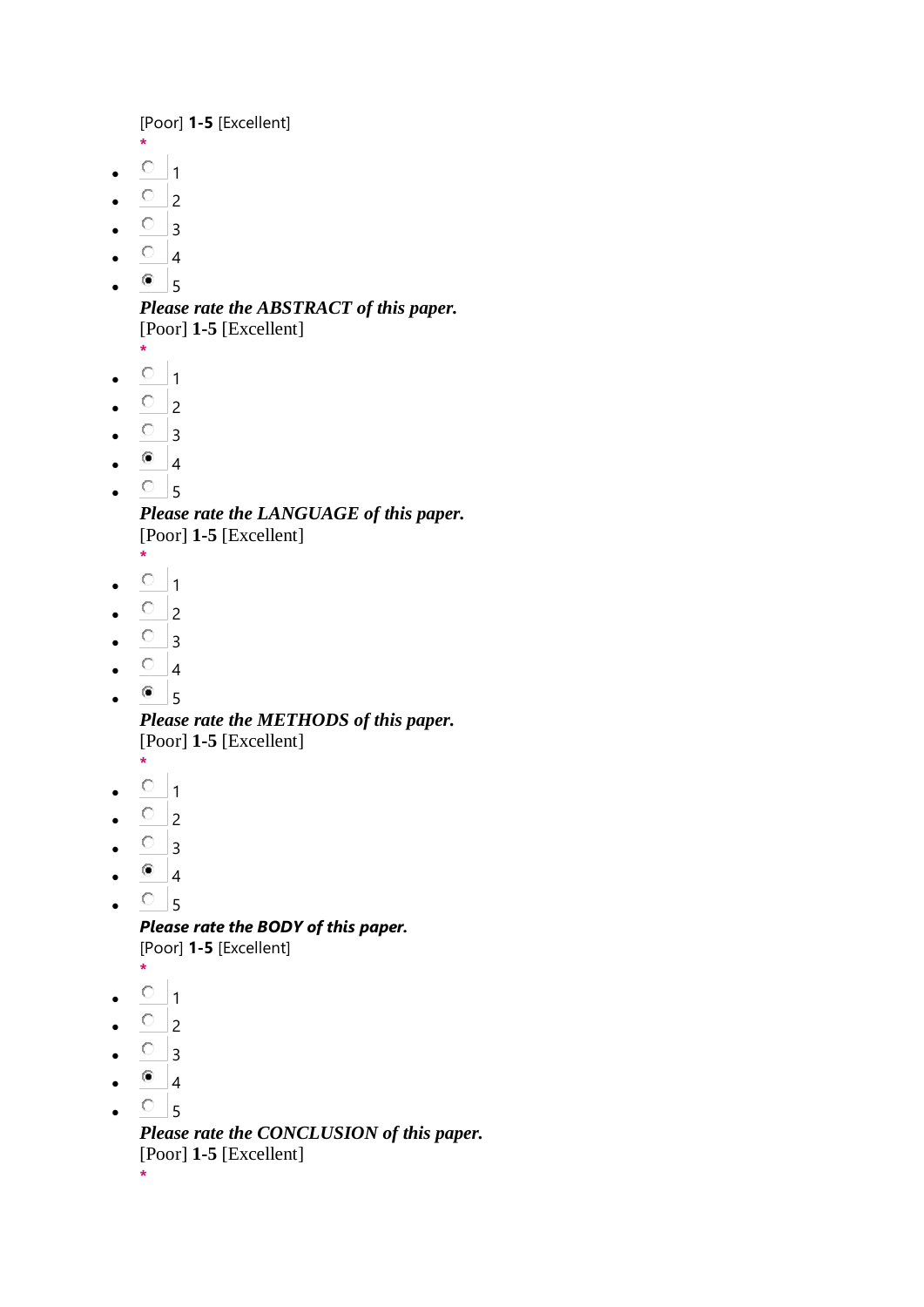- $\circ$  1
- $\overline{\circ}$  2
- $\circ$  3
- $\bullet$  4
- $\circ$  5

### *Please rate the REFERENCES of this paper.*

[Poor] **1-5** [Excellent]

- **\***
- $0<sub>1</sub>$
- $\overline{O}$  2
- $\circ$  3
- $^{\circ}$  4
- $\circ$ <sub>5</sub>

#### **Overall Recommendation!!!**

- **\***
- $\bullet$   $\quad$  Accepted, no revision needed
- Accepted, minor revision needed
- $\overline{C}$  Return for major revision and resubmission
- $\circ$  Reject

#### **Comments and Suggestions to the Author(s):**

The manuscript is well written. The results are interesting. Figures and tables are of good quality. The list of references remains very correct.

 $\sqrt{2}$   $\sqrt{2}$ 

# EUROPEAN SCIENTIFIC JOURNAL **SESI**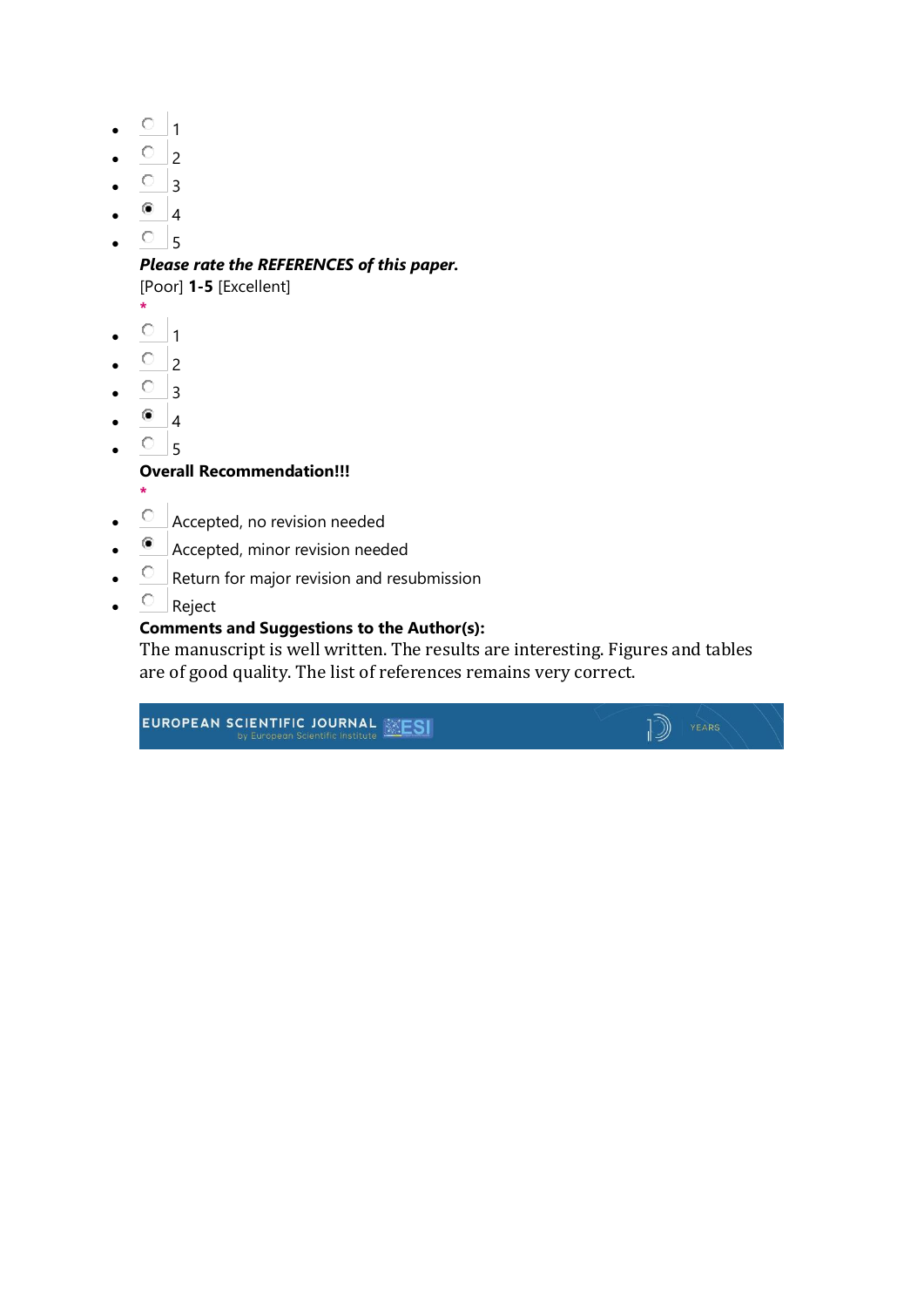You agree your name is revealed to the author of the paper:

**\*** As part of the Open Review, you can choose to reveal your name to the author of the paper as well as to authorize ESJ to post your name in the review history of the paper. You can also choose to make the review report available on the ESJ`s website. However, ESJ encourages its reviewers to support the Open Review concept.

- Yes
- $\overline{C}$  No

You approve, your name as a reviewer of this paper, is available in the "review history" of the paper: **\***

- Yes
- $\overline{C}$  No.

You approve, this review report is available in the "review history" of the paper:

- **\*** <sup>o</sup> Yes
- $\overline{C}$  No

**\***

### **The TITLE is clear and it is adequate to the content of the article.**

*(Please insert your comments)*

The title is appropriate and clearly states the key features of this work. **The ABSTRACT clearly presents objects, methods, and results.**

**\*** (Please insert your comments)

The abstract is generally fair since it provides an overview of the background, justifying the need to conduct such research and presenting the most relevant results.

#### **There are a few grammatical errors and spelling mistakes in this article.**

(Please insert your comments)

The article needs to be revised. Indeed, there are a few spelling mistakes in this article. **The study METHODS are explained clearly.**

(Please insert your comments)

The methodology of the study is well developed.

**The body of the paper is clear and does not contain errors.**

**\***

**\***

(Please insert your comments)

The article reflects a current state of knowledge with a sufficiently critical and internationally evaluated literature. The introduction states the topic of the research, explain clearly the main idea. The research question is outline and justified what is already known about the topic. The article reflects a current state of knowledge with a sufficiently critical and internationally evaluated literature.

#### **The CONCLUSION or summary is accurate and supported by the content. \***

(Please insert your comments)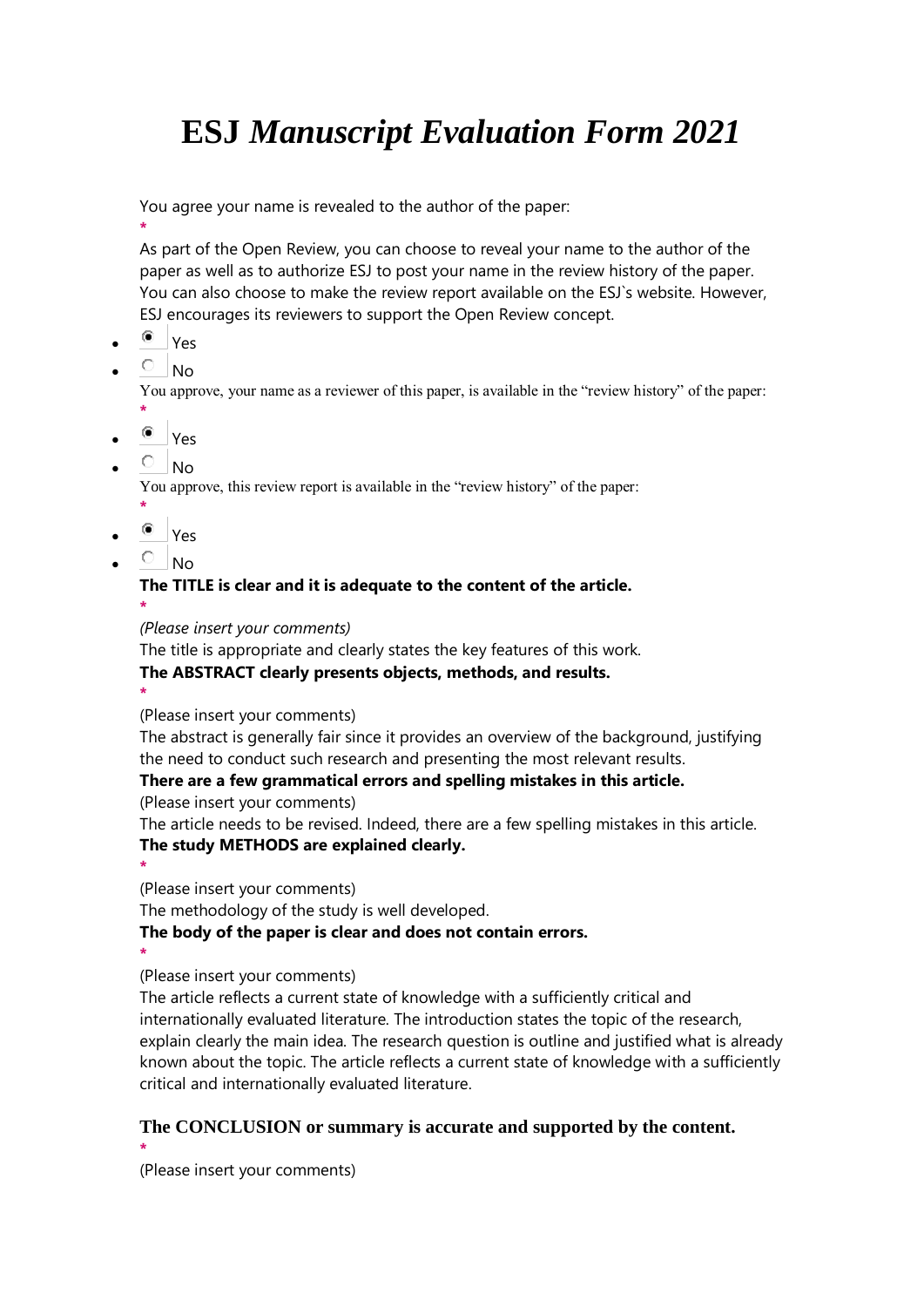The conclusion presents specific knowledge and in terms of scientific literature, which may be used as the basis for future researches/reviews. The author gave a comprehensive view of the research hypothesis supported by their findings.

**The list of REFERENCES is comprehensive and appropriate.**

Each in-text citation has to be included in the list of references and vice versa. (Please insert your comments)

It would be interesting, as it is becoming a new standard nowadays, for the authors to provide the DOIs of the articles cited and which are listed in the bibliographic references. *Please rate the TITLE of this paper.*

[Poor] **1-5** [Excellent]

**\***

**\***

- $\circ$  1
- $\circ$  2
- $\circ$  3
- $^{\circ}$  4
- $\circ$  5

*Please rate the ABSTRACT of this paper.* [Poor] **1-5** [Excellent]

- **\***  $0<sub>1</sub>$
- $\circ$ <sub>2</sub>
- 
- $\circ$  3
- $\circ$  4
- $\bullet$  5

*Please rate the LANGUAGE of this paper.* [Poor] **1-5** [Excellent]

- **\***
- $\circ$   $_1$
- $\circ$  2
- $\bullet$  3
- $\circ$  4
- $\circ$ <sub>5</sub>

*Please rate the METHODS of this paper.* [Poor] **1-5** [Excellent]

- **\***
- $\circ$  1
- $\circ$  2
- $\circ$  3
- $^{\circ}$  4
- $\circ$ <sub>5</sub>

*Please rate the BODY of this paper.* [Poor] **1-5** [Excellent]